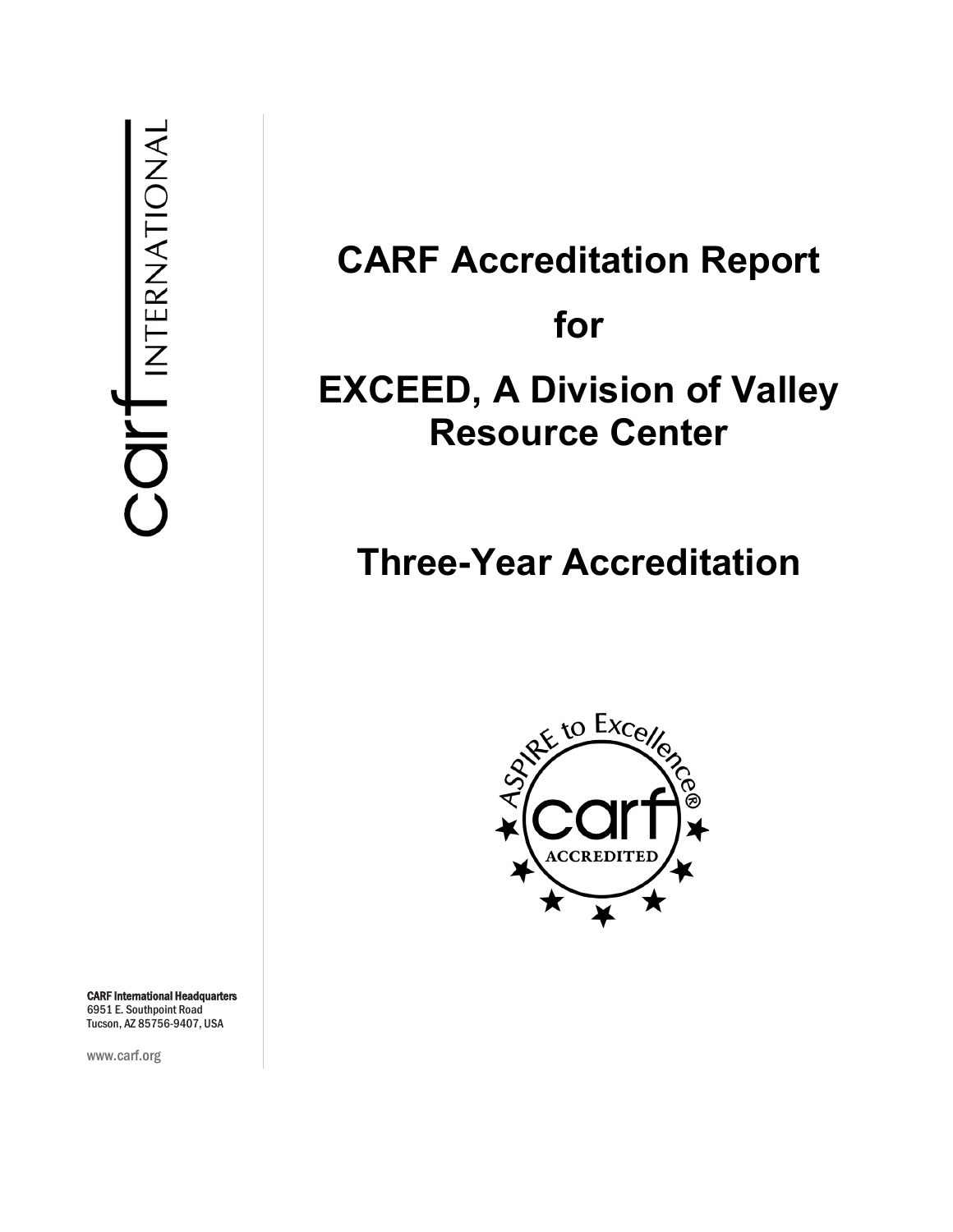## **Contents**

[Executive Summary](#page-3-0) [Survey Details](#page-4-0) **[Survey Participants](#page-4-1) [Survey Activities](#page-4-2)** [Program\(s\)/Service\(s\) Surveyed](#page-5-0) [Representations and Constraints](#page-5-1) **[Survey Findings](#page-5-2)** [Program\(s\)/Service\(s\) by Location](#page-19-0)

### **About CARF**

CARF is an independent, nonprofit accreditor of health and human services, enhancing the lives of persons served worldwide.

The accreditation process applies CARF's internationally recognized standards during a site survey conducted by peer surveyors. Accreditation, however, is an ongoing process that distinguishes a provider's service delivery and signals to the public that the provider is committed to continuous performance improvement, responsive to feedback, and accountable to the community and its other stakeholders.

CARF accreditation promotes providers' demonstration of value and Quality Across the Lifespan® of millions of persons served through application of rigorous organizational and program standards organized around the ASPIRE to Excellence® continuous quality improvement framework. CARF accreditation has been the recognized benchmark of quality health and human services for more than 50 years.

For more information or to contact CARF, please visit [www.carf.org/contact-us.](http://www.carf.org/contact-us)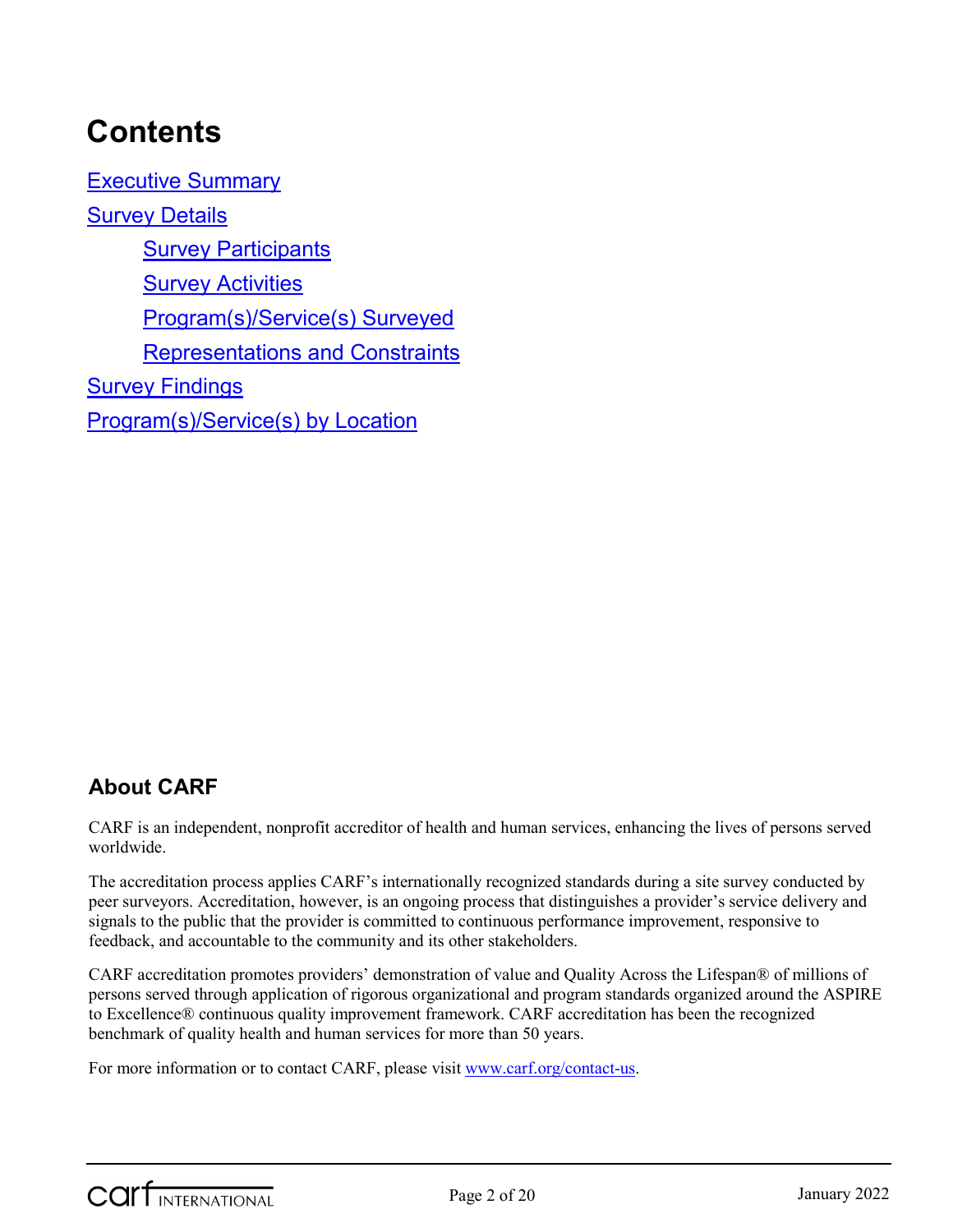#### **Organization**

EXCEED, A Division of Valley Resource Center 461 East Menlo Avenue Hemet, CA 92543

#### **Organizational Leadership**

Lee Trisler, Executive Director Richard Giese, President

#### **Survey Number**

136722

#### **Survey Date(s)**

November 8, 2021–November 9, 2021

#### **Surveyor(s)**

Stephanie L. Kessler, MS, QIDP, Administrative Sharon Duke, MS, CRC, Program

#### **Program(s)/Service(s) Surveyed**

Community Employment Services: Employment Supports Community Employment Services: Job Development Employment Planning Services

#### **Previous Survey**

November 6, 2017–November 8, 2017 Three-Year Accreditation

### **Accreditation Decision**

**Three-Year Accreditation Expiration: December 31, 2023**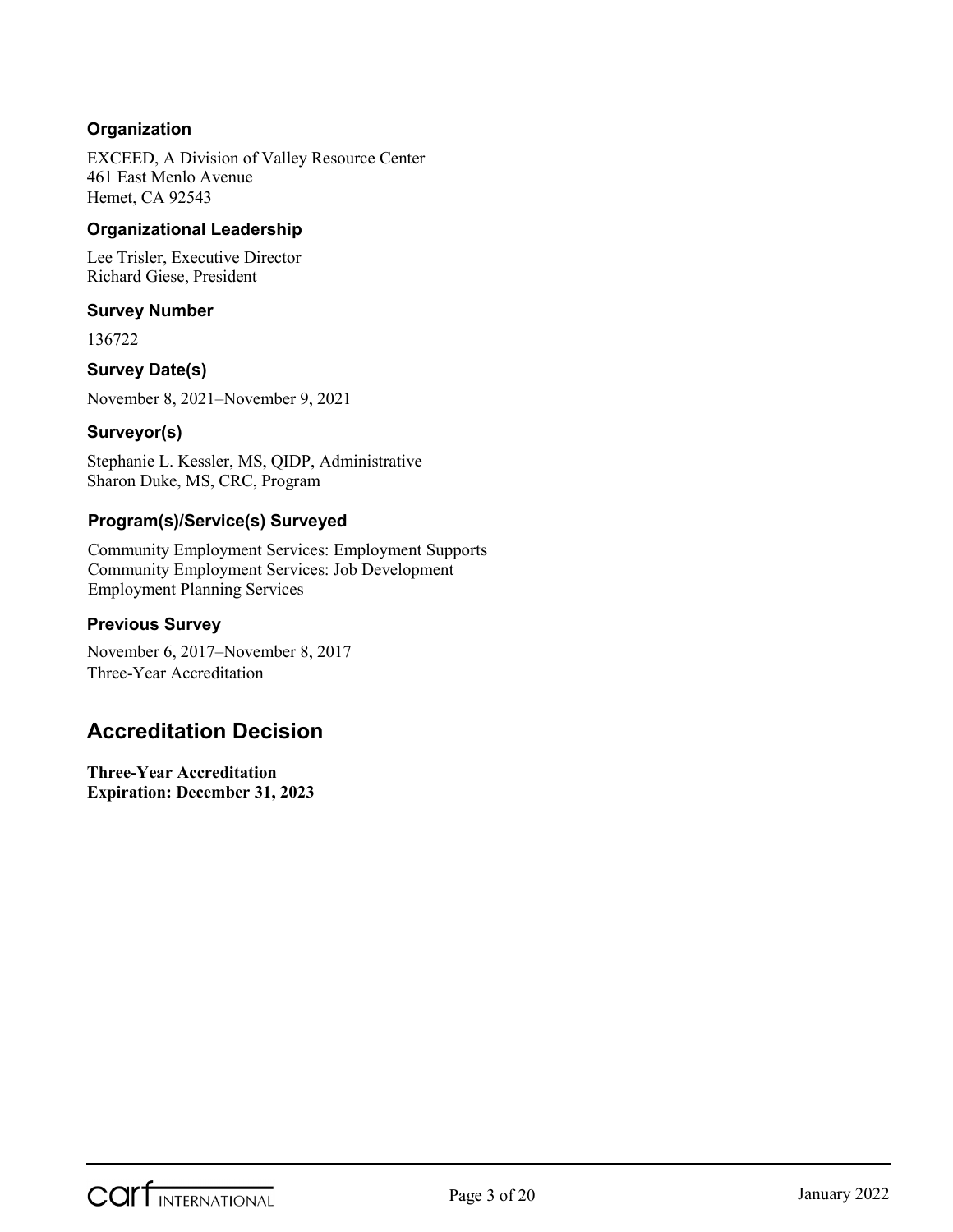## <span id="page-3-0"></span>**Executive Summary**

This report contains the findings of CARF's site survey of EXCEED, A Division of Valley Resource Center conducted November 8, 2021–November 9, 2021. This report includes the following information:

- Documentation of the accreditation decision and the basis for the decision as determined by CARF's consideration of the survey findings.
- Identification of the specific program(s)/service(s) and location(s) to which this accreditation decision applies.
- Identification of the CARF surveyor(s) who conducted the survey and an overview of the CARF survey process and how conformance to the standards was determined.
- **Feedback on the organization's strengths and recognition of any areas where the organization demonstrated** exemplary conformance to the standards.
- Documentation of the specific sections of the CARF standards that were applied on the survey.
- Recommendations for improvement in any areas where the organization did not meet the minimum requirements to demonstrate full conformance to the standards.
- Any consultative suggestions documented by the surveyor(s) to help the organization improve its program(s)/service(s) and business operations.

### **Accreditation Decision**

On balance, EXCEED, A Division of Valley Resource Center demonstrated substantial conformance to the standards. EXCEED is highly regarded by the clients, funders, referral sources, community members, and other professional service providers. The organization is seen as a respected leader in the provision of employment services for clients with disabilities. The leadership team is committed to continuous quality improvement in the pursuit of its mission through new initiatives and forward-thinking methods. Leadership and staff listen to the clients, families, and community to learn wants, desires, and needs to ultimately create diverse and meaningful opportunities and connections throughout the service areas. The organization has shown perseverance and resourcefulness throughout the pandemic to ensure that the clients were supported. Leadership and staff assessed and addressed mental health, social, employment, and connection needs of clients through continuous communication. The organization is urged to focus efforts on addressing the opportunities for improvement noted in this report, including expanding a few standards noted in technology and health and safety. The organization appears to have the resources, knowledge, and dedication to address these recommendations with ease. The organization is applauded for its quality services in addition to its shared positive and success-driven mindset to deliver much-needed services and supports for clients seeking employment. EXCEED is urged to address the recommendations in a timely manner and encouraged to continue implementing CARF standards on an ongoing basis as a means of ensuring that continuous quality improvement occurs.

EXCEED, A Division of Valley Resource Center appears likely to maintain and/or improve its current method of operation and demonstrates a commitment to ongoing quality improvement. EXCEED, A Division of Valley Resource Center is required to submit a post-survey Quality Improvement Plan (QIP) to CARF that addresses all recommendations identified in this report.

**EXCEED, A Division of Valley Resource Center has earned a Three-Year Accreditation.** The leadership team and staff are complimented and congratulated for this achievement. In order to maintain this accreditation, throughout the term of accreditation, the organization is required to:

 Submit annual reporting documents and other required information to CARF, as detailed in the Accreditation Policies and Procedures section in the standards manual.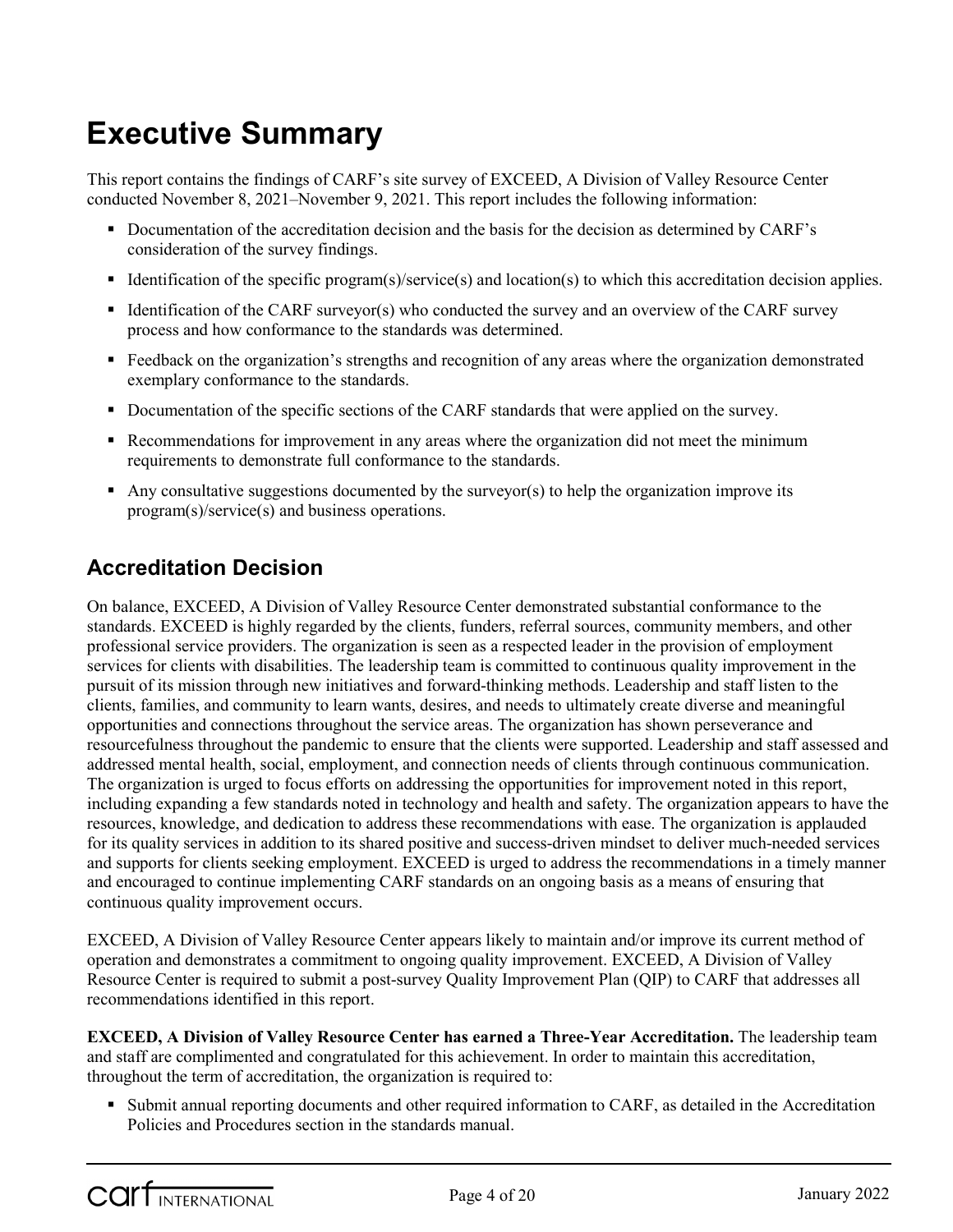Maintain ongoing conformance to CARF's standards, satisfy all accreditation conditions, and comply with all accreditation policies and procedures, as they are published and made effective by CARF.

## <span id="page-4-0"></span>**Survey Details**

### <span id="page-4-1"></span>**Survey Participants**

The survey of EXCEED, A Division of Valley Resource Center was conducted by the following CARF surveyor(s):

- Stephanie L. Kessler, MS, QIDP, Administrative
- Sharon Duke, MS, CRC, Program

CARF considers the involvement of persons served to be vital to the survey process. As part of the accreditation survey for all organizations, CARF surveyors interact with and conduct direct, confidential interviews with consenting current and former persons served in the program(s)/service(s) for which the organization is seeking accreditation. In addition, as applicable and available, interviews may be conducted with family members and/or representatives of the persons served such as guardians, advocates, or members of their support system.

Interviews are also conducted with individuals associated with the organization, as applicable, which may include:

- The organization's leadership, such as board members, executives, owners, and managers.
- Business unit resources, such as finance and human resources.
- **Personnel who serve and directly interact with persons served in the program(s)/service(s) for which the** organization is seeking accreditation.
- Other stakeholders, such as referral sources, payers, insurers, and fiscal intermediaries.
- Community constituents and governmental representatives.

### <span id="page-4-2"></span>**Survey Activities**

Achieving CARF accreditation involves demonstrating conformance to the applicable CARF standards, evidenced through observable practices, verifiable results over time, and comprehensive supporting documentation. The survey of EXCEED, A Division of Valley Resource Center and its program(s)/service(s) consisted of the following activities:

- Confidential interviews and direct interactions, as outlined in the previous section.
- Direct observation of the organization's operations and service delivery practices.
- Observation of the organization's location(s) where services are delivered.
- Review of organizational documents, which may include policies; plans; written procedures; promotional materials; governing documents, such as articles of incorporation and bylaws; financial statements; and other documents necessary to determine conformance to standards.
- Review of documents related to program/service design, delivery, outcomes, and improvement, such as program descriptions, records of services provided, documentation of reviews of program resources and services conducted, and program evaluations.
- Review of records of current and former persons served.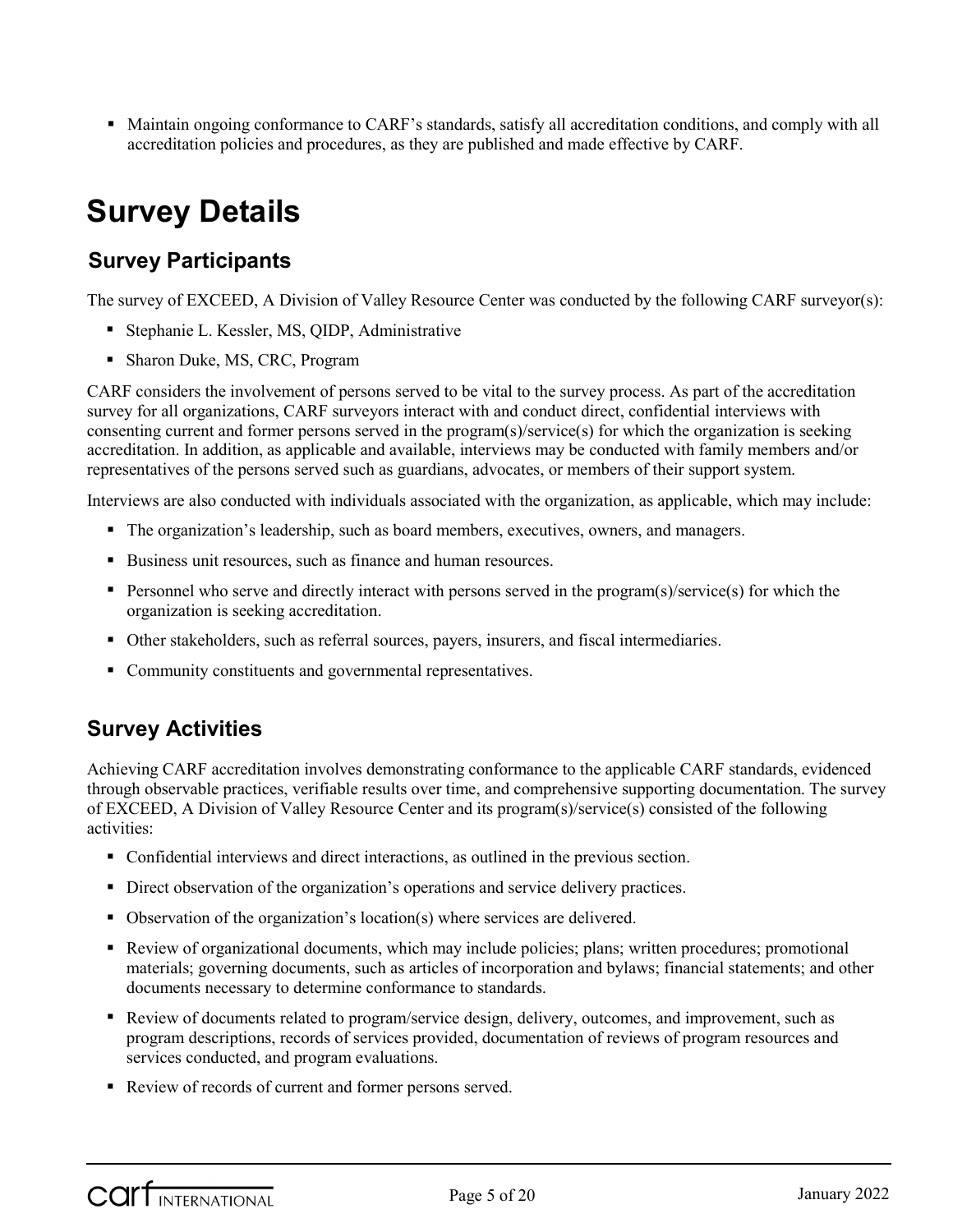### <span id="page-5-0"></span>**Program(s)/Service(s) Surveyed**

The survey addressed by this report is specific to the following program(s)/service(s):

- Community Employment Services: Employment Supports
- Community Employment Services: Job Development
- **Employment Planning Services**

A list of the organization's accredited program(s)/service(s) by location is included at the end of this report.

### <span id="page-5-1"></span>**Representations and Constraints**

The accreditation decision and survey findings contained in this report are based on an on-balance consideration of the information obtained by the surveyor(s) during the site survey. Any information that was unavailable, not presented, or outside the scope of the survey was not considered and, had it been considered, may have affected the contents of this report. If at any time CARF subsequently learns or has reason to believe that the organization did not participate in the accreditation process in good faith or that any information presented was not accurate, truthful, or complete, CARF may modify the accreditation decision, up to and including revocation of accreditation.

## <span id="page-5-2"></span>**Survey Findings**

This report provides a summary of the organization's strengths and identifies the sections of the CARF standards that were applied on the survey and the findings in each area. In conjunction with its evaluation of conformance to the specific program/service standards, CARF assessed conformance to its business practice standards, referred to as Section 1. ASPIRE to Excellence, which are designed to support the delivery of the program(s)/service(s) within a sound business operating framework to promote long-term success.

The specific standards applied from each section vary based on a variety of factors, including, but not limited to, the scope(s) of the program(s)/service(s), population(s) served, location(s), methods of service delivery, and survey type. Information about the specific standards applied on each survey is included in the standards manual and other instructions that may be provided by CARF.

### **Areas of Strength**

CARF found that EXCEED, A Division of Valley Resource Center demonstrated the following strengths:

- The organization is commended for constant assessment of financial viability and addressing financial challenges faced prepandemic and during the most difficult phases of COVID-19 in a positive manner. EXCEED has enhanced current programs and made location modification for other programs while supplying the workforce needed while maintaining strong relationships with the community and statewide advocacy groups. Individuals commended the staff for finding the tools to succeed and its work during the pandemic.
- Leadership is commended for assembling a volunteer board whose vast and diverse knowledge, areas of expertise, and life experience bring passion and immeasurable value to the organization.
- **Passion, compassion, and dedication are woven throughout the organization as part of the workplace culture,** starting with leadership and extending to new hires. As evidenced during this survey, support to ensure success of all who walk through the doors at EXCEED is a sincere priority.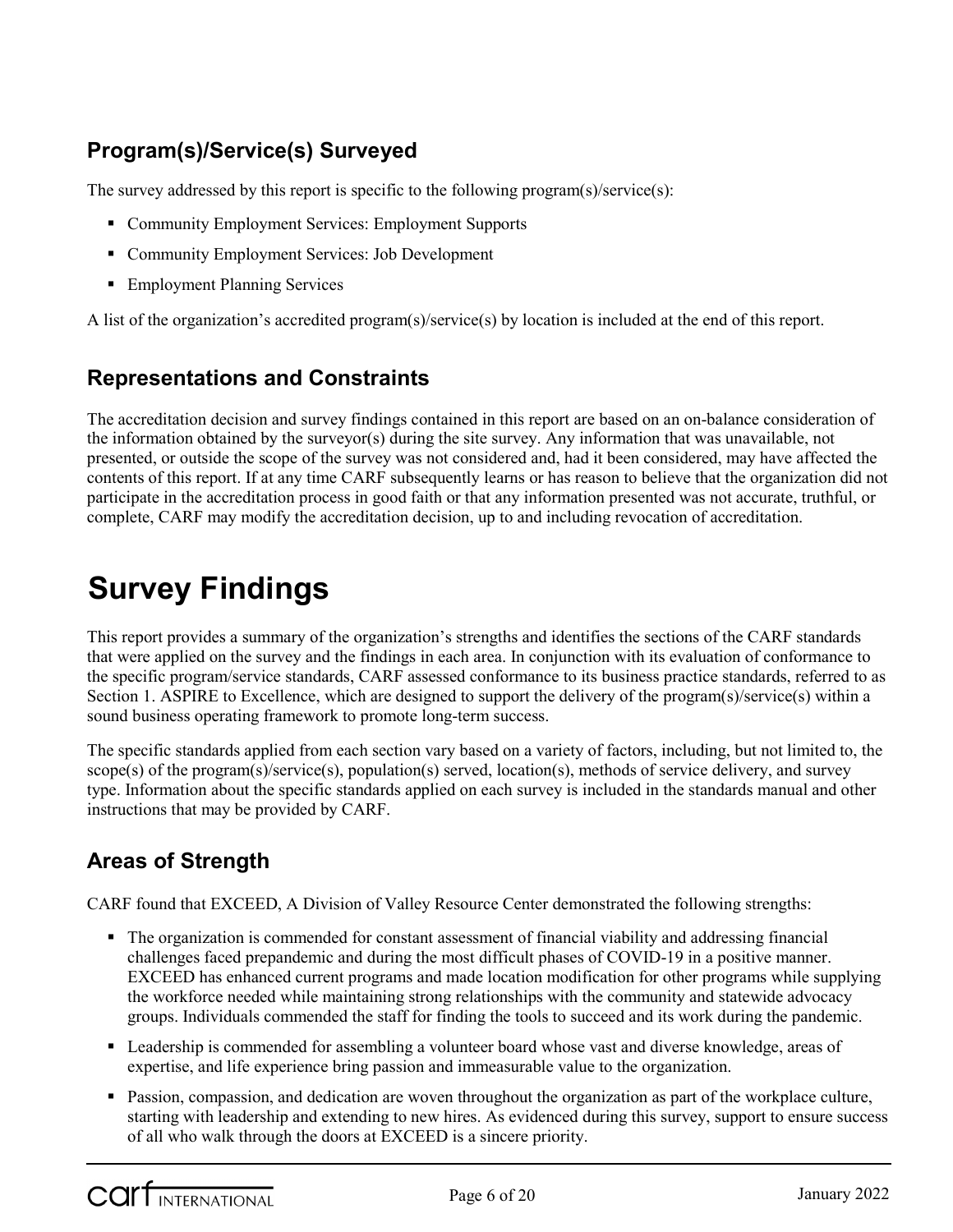- EXCEED is attuned to the wants, needs, and desires of the clients, families, businesses, and other stakeholders. Leadership and staff go to great lengths to ensure that all viewpoints are heard, included, and represented throughout all levels of current services and incorporated in future planning.
- EXCEED has dedicated staff members who believe in and demonstrate provision of quality, individualized services and assistance to the clients to help them reach their employment goals. Supports are continued as long as needed, and clients are provided the individualized supports they need to find and maintain employment.
- Referral agencies, funders, parents, and employers spoke highly of the services provided by the organization and stated that it is fulfilling a much-needed service in the community for clients who need assistance in finding and maintaining employment.
- EXCEED is commended for the detailed information provided on its website related to COVID-19, including information regarding activities clients could do while sheltering in place. The link to resources shows the organization's commitment to continuing to provide needed services during the pandemic.
- EXCEED is committed to providing training for staff members so they can enhance their current skills and learn new skills. The recent addition of an online training platform enables staff members to train at a time that is best suited for them.
- EXCEED has established a detailed intake and acceptance process, which considers the client's needs and abilities in order to determine if the client is ready to participate in services or if there are additional areas to be addressed before the client is placed into community employment. If there are additional needs, staff assists with providing the resources for those needs.

### **Opportunities for Quality Improvement**

The CARF survey process identifies opportunities for continuous improvement, a core concept of "aspiring to excellence." This section of the report lists the sections of the CARF standards that were applied on the survey, including a description of the business practice area and/or the specific program(s)/service(s) surveyed and a summary of the key areas addressed in that section of the standards.

In this section of the report, a recommendation identifies any standard for which CARF determined that the organization did not meet the minimum requirements to demonstrate full conformance. All recommendations must be addressed in a QIP submitted to CARF.

In addition, consultation may be provided for areas of or specific standards where the surveyor(s) documented suggestions that the organization may consider to improve its business or service delivery practices. Note that consultation may be offered for areas of specific standards that do not have any recommendations. Such consultation does not indicate nonconformance to the standards; it is intended to offer ideas that the organization might find helpful in its ongoing quality improvement efforts. The organization is not required to address consultation.

When CARF surveyors visit an organization, their role is that of independent peer reviewers, and their goal is not only to gather and assess information to determine conformance to the standards, but also to engage in relevant and meaningful consultative dialogue. Not all consultation or suggestions discussed during the survey are noted in this report. The organization is encouraged to review any notes made during the survey and consider the consultation or suggestions that were discussed.

During the process of preparing for a CARF accreditation survey, an organization may conduct a detailed selfassessment and engage in deliberations and discussions within the organization as well as with external stakeholders as it considers ways to implement and use the standards to guide its quality improvement efforts. The organization is encouraged to review these discussions and deliberations as it considers ways to implement innovative changes and further advance its business and service delivery practices.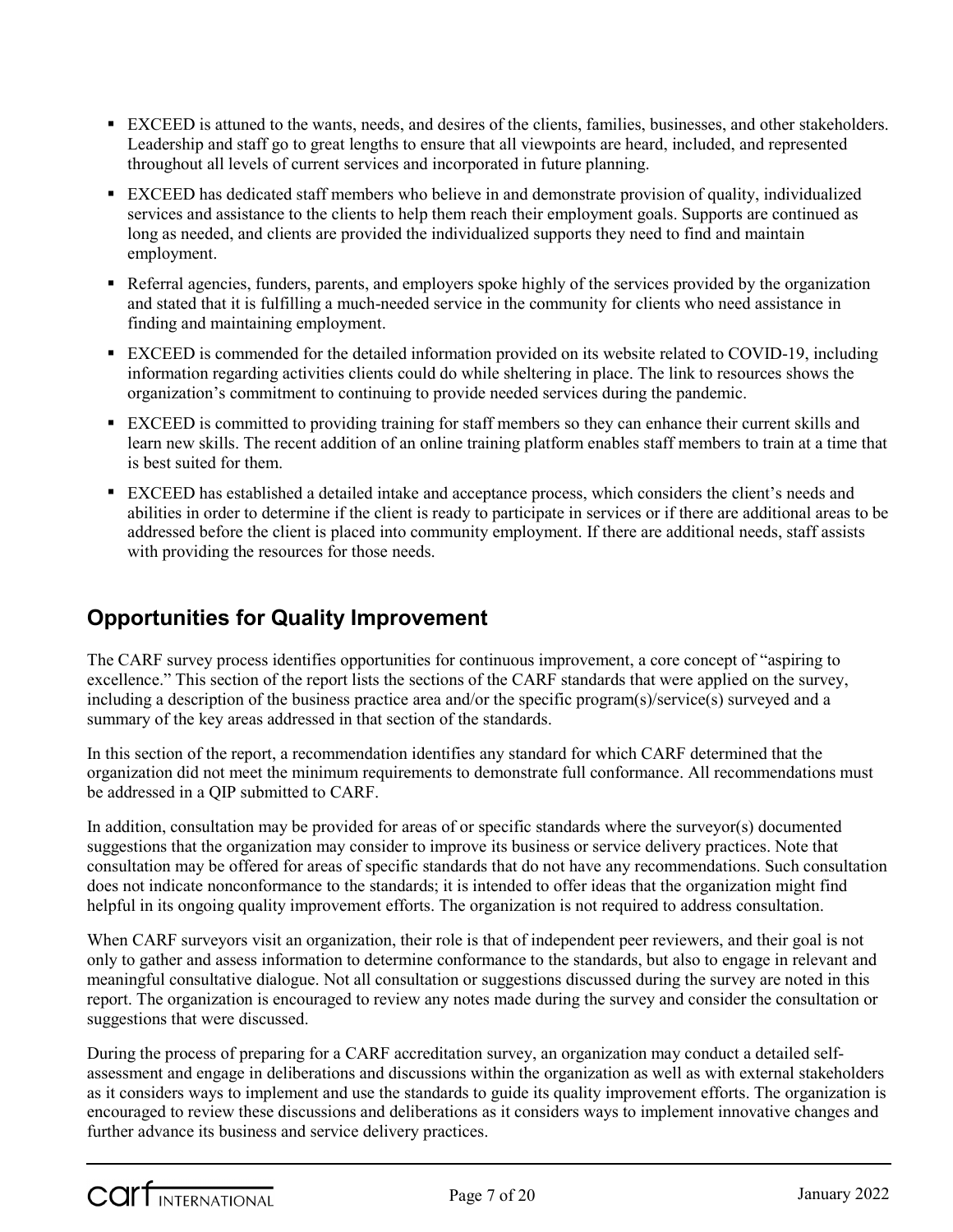## **Section 1. ASPIRE to Excellence®**

### **1.A. Leadership**

#### **Description**

CARF-accredited organizations identify leadership that embraces the values of accountability and responsibility to the individual organization's stated mission. The leadership demonstrates corporate social responsibility.

#### **Key Areas Addressed**

- Leadership structure and responsibilities
- Person-centered philosophy
- Organizational guidance
- Leadership accessibility
- Cultural competency and diversity
- Corporate responsibility
- Organizational fundraising, if applicable

#### **Recommendations**

There are no recommendations in this area.

### **1.C. Strategic Planning**

#### **Description**

CARF-accredited organizations establish a foundation for success through strategic planning focused on taking advantage of strengths and opportunities and addressing weaknesses and threats.

#### **Key Areas Addressed**

- Environmental considerations
- Strategic plan development, implementation, and periodic review

#### **Recommendations**

There are no recommendations in this area.

### **1.D. Input from Persons Served and Other Stakeholders**

#### **Description**

CARF-accredited organizations continually focus on the expectations of the persons served and other stakeholders. The standards in this subsection direct the organization's focus to soliciting, collecting, analyzing, and using input from all stakeholders to create services that meet or exceed the expectations of the persons served, the community, and other stakeholders.

#### **Key Areas Addressed**

- Collection of input from persons served, personnel, and other stakeholders
- Integration of input into business practices and planning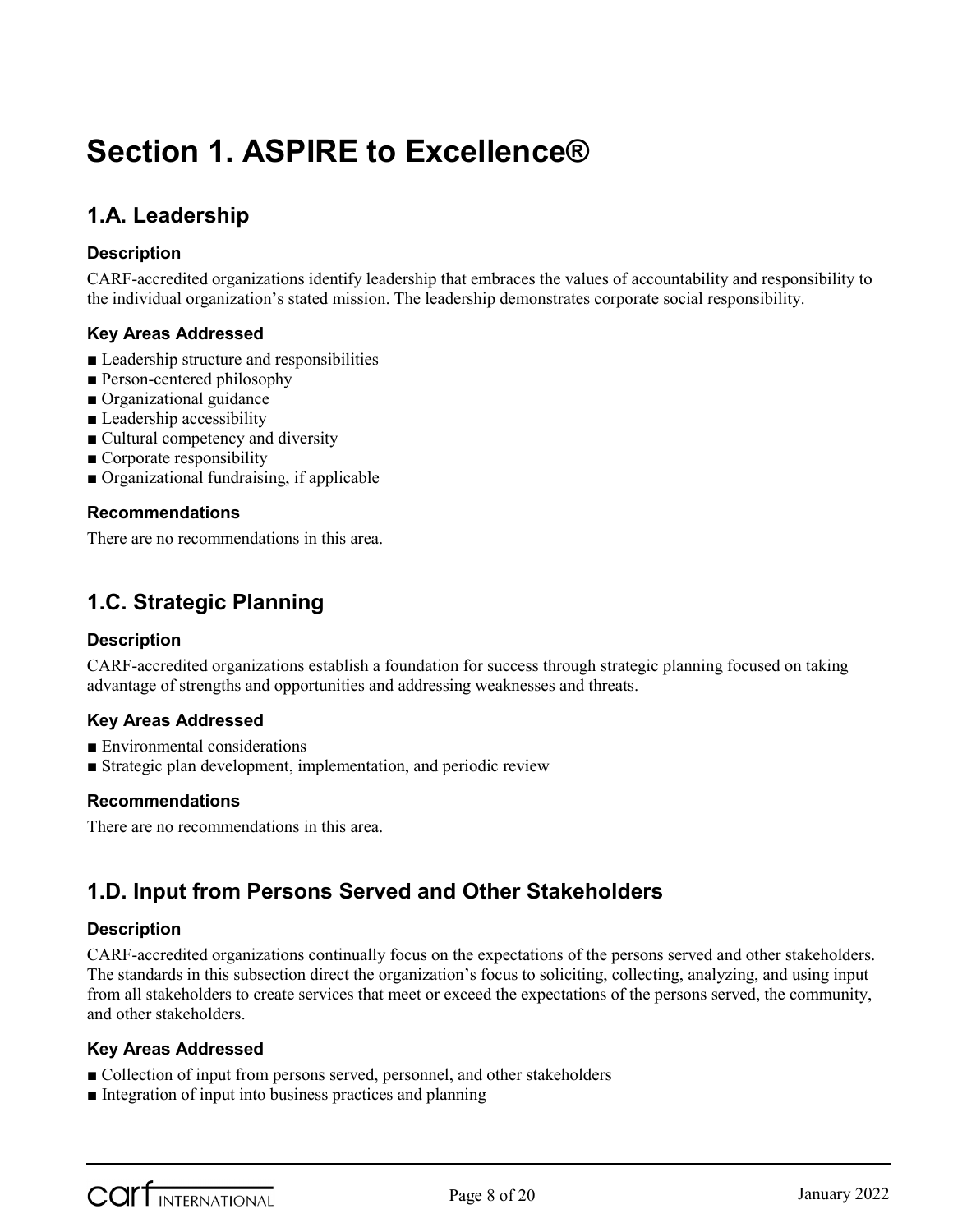#### **Recommendations**

There are no recommendations in this area.

### **1.E. Legal Requirements**

#### **Description**

CARF-accredited organizations comply with all legal and regulatory requirements.

#### **Key Areas Addressed**

- Compliance with obligations
- Response to legal action
- Confidentiality and security of records

#### **Recommendations**

There are no recommendations in this area.

### **1.F. Financial Planning and Management**

#### **Description**

CARF-accredited organizations strive to be financially responsible and solvent, conducting fiscal management in a manner that supports their mission, values, and performance objectives. Fiscal practices adhere to established accounting principles and business practices. Fiscal management covers daily operational cost management and incorporates plans for long-term solvency.

#### **Key Areas Addressed**

- Budgets
- Review of financial results and relevant factors
- Fiscal policies and procedures
- Reviews of bills for services and fee structures, if applicable
- Review/audit of financial statements
- Safeguarding funds of persons served, if applicable

#### **Recommendations**

There are no recommendations in this area.

#### **Consultation**

 While EXCEED has a process to review billing in place that is covered by reconciliation between internal software and funding source submission and documentation of discrepancies and remediation are done through email, it is suggested that the organization pull all of the information obtained into one central spot and incorporate a more formal analysis of the accuracy, trends, areas needing improvement, and actions to be taken as a result of the formalized, written analysis.

### **1.G. Risk Management**

#### **Description**

CARF-accredited organizations engage in a coordinated set of activities designed to control threats to their people, property, income, goodwill, and ability to accomplish goals.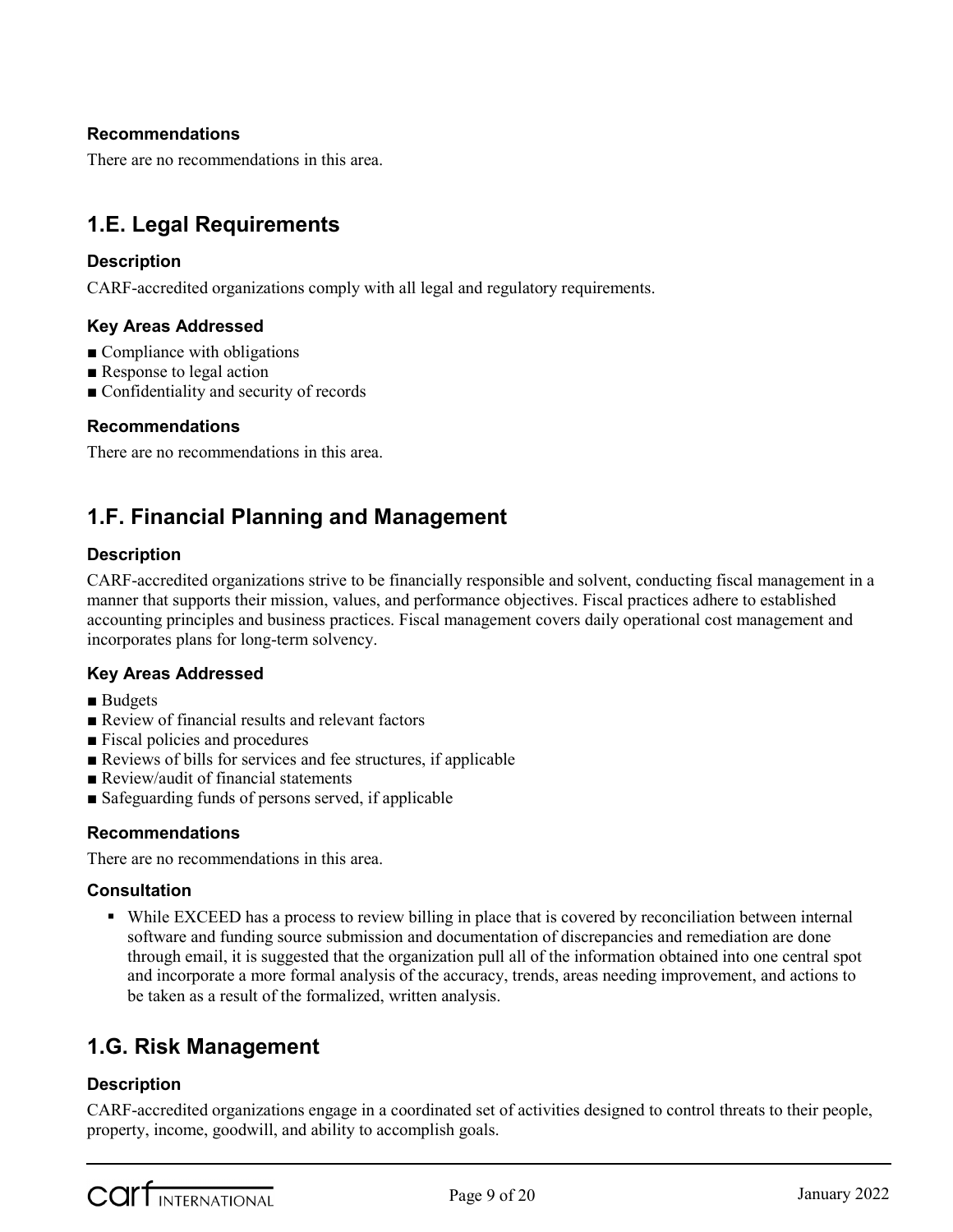#### **Key Areas Addressed**

- Risk management plan implementation and periodic review
- Adequate insurance coverage
- Media relations and social media procedures
- Reviews of contract services

#### **Recommendations**

There are no recommendations in this area.

### **1.H. Health and Safety**

#### **Description**

CARF-accredited organizations maintain healthy, safe, and clean environments that support quality services and minimize risk of harm to persons served, personnel, and other stakeholders.

#### **Key Areas Addressed**

- Healthy and safe environment
- Competency-based training on health and safety procedures and practices
- Emergency and evacuation procedures
- Access to first aid and emergency information
- Critical incidents
- Infections and communicable diseases
- Health and safety inspections

#### **Recommendations**

### **1.H.7.c.(3)**

#### **1.H.7.c.(4)**

Although the organization completes unannounced tests of each emergency procedure on a regular basis and analyzes the emergency procedures monthly at safety meetings, implementation of the actions and necessary education and training of personnel should be included in the analysis.

**1.H.8.a.(1) 1.H.8.a.(2) 1.H.8.b.(1) 1.H.8.b.(2) 1.H.8.b.(3) 1.H.8.b.(4) 1.H.8.b.(5)**

Although EXCEED addresses safety of off-site community outings and off-site activities in its most recent emergency preparedness plan, if an organization provides services in locations that are not owned/leased or controlled/operated by the organization, it should implement written procedures that address safety at the service delivery site for clients and personnel and include consideration of any emergency procedures that may already be in place at the service delivery site; the physical environment, including accessibility, of the service delivery site; basic needs in the event of an emergency; actions to be taken in the event of an emergency; and provisions for communication by personnel while providing services regarding decisions to continue or discontinue services.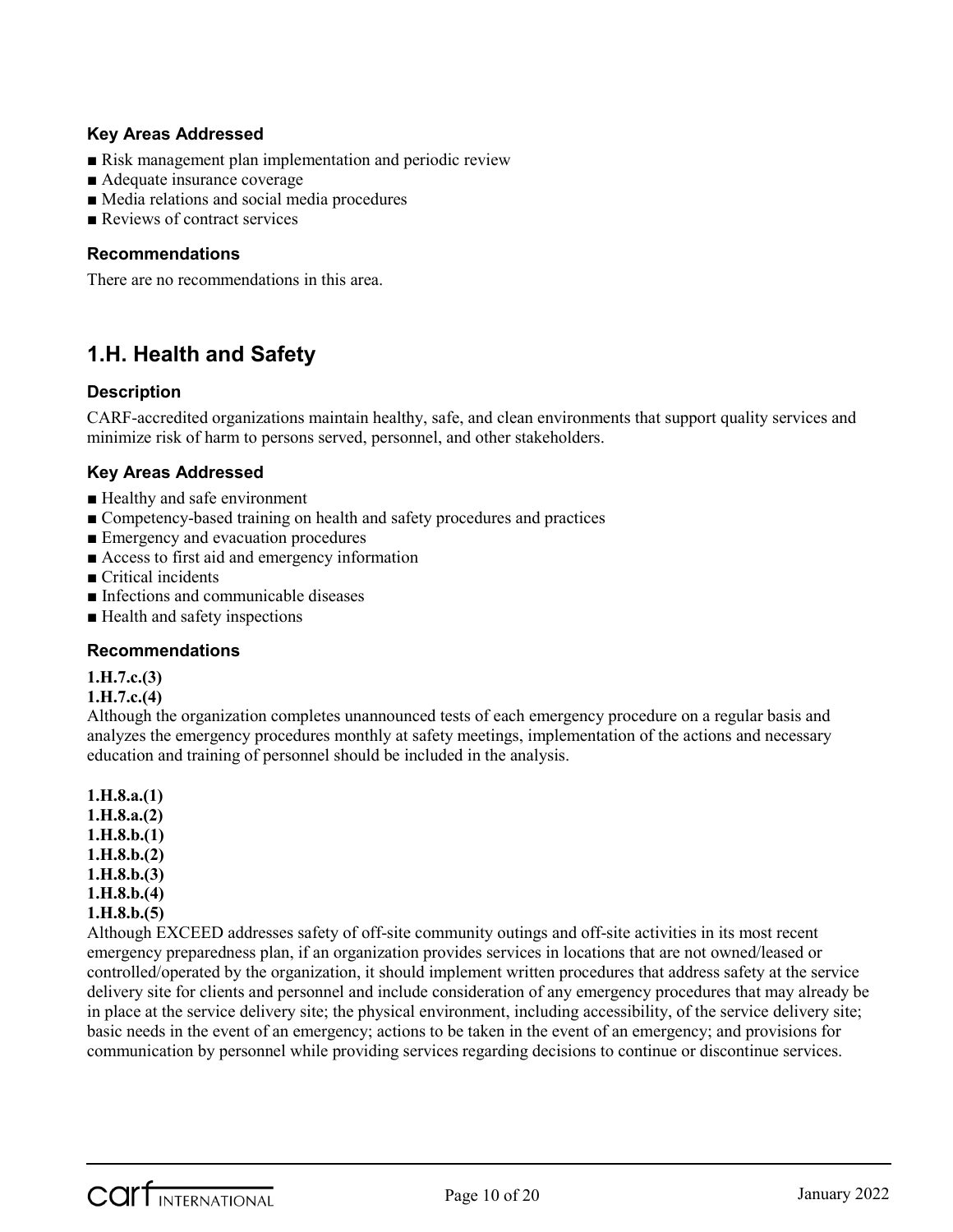### **1.I. Workforce Development and Management**

#### **Description**

CARF-accredited organizations demonstrate that they value their human resources and focus on aligning and linking human resources processes, procedures, and initiatives with the strategic objectives of the organization. Organizational effectiveness depends on the organization's ability to develop and manage the knowledge, skills, abilities, and behavioral expectations of its workforce. The organization describes its workforce, which is often composed of a diverse blend of human resources. Effective workforce development and management promote engagement and organizational sustainability and foster an environment that promotes the provision of services that center on enhancing the lives of persons served.

#### **Key Areas Addressed**

- Composition of workforce
- Ongoing workforce planning
- Verification of backgrounds/credentials/fitness for duty
- Workforce engagement and development
- Performance appraisals
- Succession planning

#### **Recommendations**

There are no recommendations in this area.

### **1.J. Technology**

#### **Description**

Guided by leadership and a shared vision, CARF-accredited organizations are committed to exploring and, within their resources, acquiring and implementing technology systems and solutions that will support and enhance:

- Business processes and practices.
- Privacy and security of protected information.
- Service delivery.
- Performance management and improvement.
- Satisfaction of persons served, personnel, and other stakeholders.

#### **Key Areas Addressed**

- Ongoing assessment of technology and data use, including input from stakeholders
- Technology and system plan implementation and periodic review
- Technology policies and procedures
- Written procedures for the use of information and communication technologies (ICT) in service delivery, if applicable
- ICT instruction and training, if applicable
- Provision of information related to ICT, if applicable
- Maintenance of ICT equipment, if applicable
- Emergency procedures that address unique aspects of service delivery via ICT, if applicable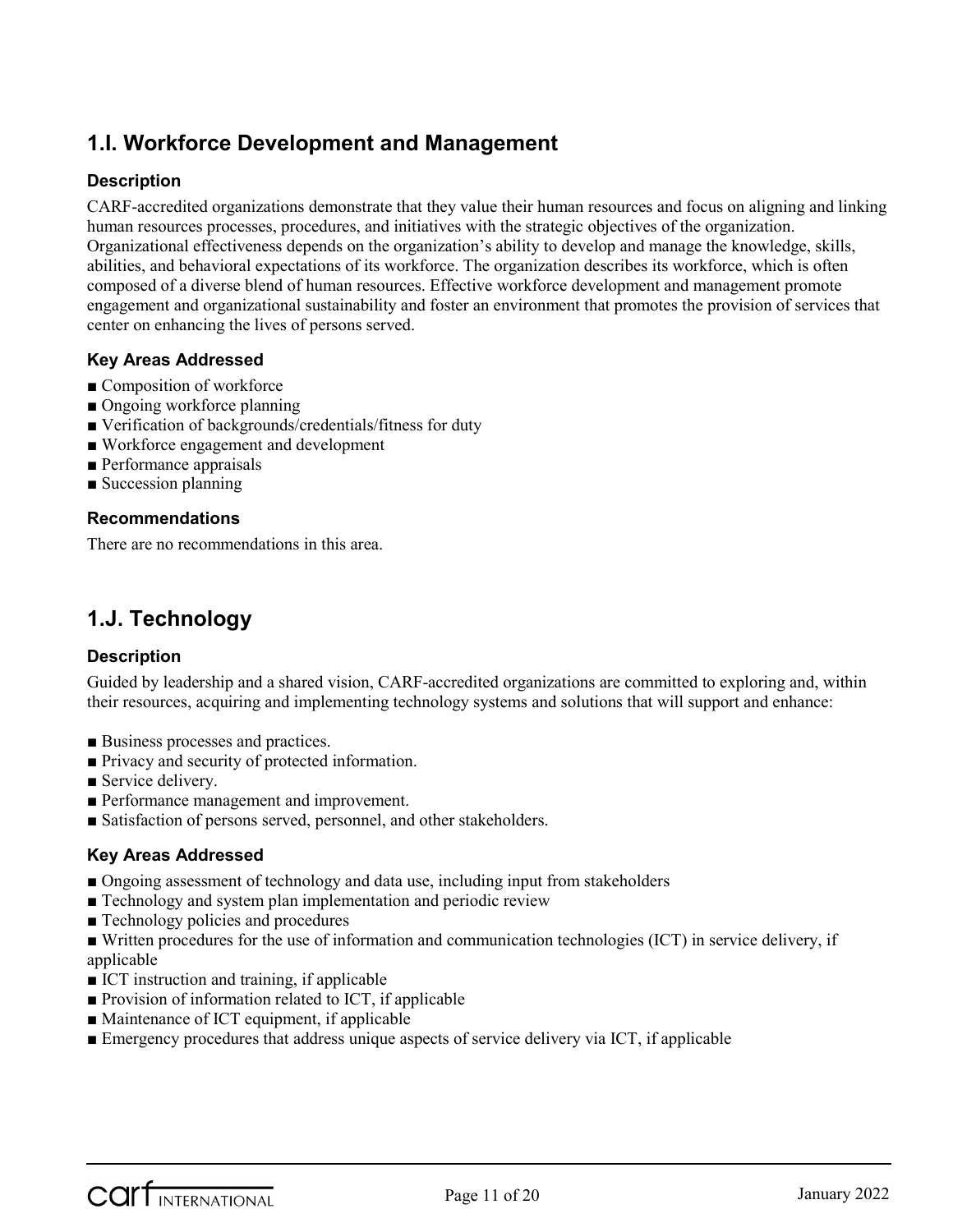#### **Recommendations**

**1.J.4.b.(1) 1.J.4.b.(2) 1.J.4.b.(3) 1.J.4.b.(4) 1.J.4.b.(5) 1.J.4.b.(6) 1.J.4.c.**

Although EXCEED was able to provide documentation of one test of the organization's business continuity/disaster recovery procedures, dated June 2021, a test of its procedures for business continuity/disaster recovery should be conducted at least annually and analyzed for effectiveness, areas needing improvement, actions to address the improvements needed, implementation of the actions, whether actions taken accomplished the intended results, and necessary education and training of personnel. In addition, the tests should be evidenced in writing, including the analysis.

### **1.K. Rights of Persons Served**

#### **Description**

CARF-accredited organizations protect and promote the rights of all persons served. This commitment guides the delivery of services and ongoing interactions with the persons served.

#### **Key Areas Addressed**

- Policies that promote rights of persons served
- Communication of rights to persons served
- Formal complaints by persons served

#### **Recommendations**

There are no recommendations in this area.

#### **Consultation**

- While the staff knows and understands what a formal complaint is, EXCEED may want to consider expanding the current statement in the client handbook, which states a grievance is a formal complaint about the organization, to include that a complaint is considered to be formal when it is written but all grievances and complaints are considered and discussed.
- As the clients may not be able to express their concerns or responses in writing, EXCEED could consider including a statement in the grievance and appeal procedures regarding who would be available to assist the client in putting an appeal in writing at all levels of the grievance process if the client does not chose to seek an outside advocate or legal services.

### **1.L. Accessibility**

#### **Description**

CARF-accredited organizations promote accessibility and the removal of barriers for the persons served and other stakeholders.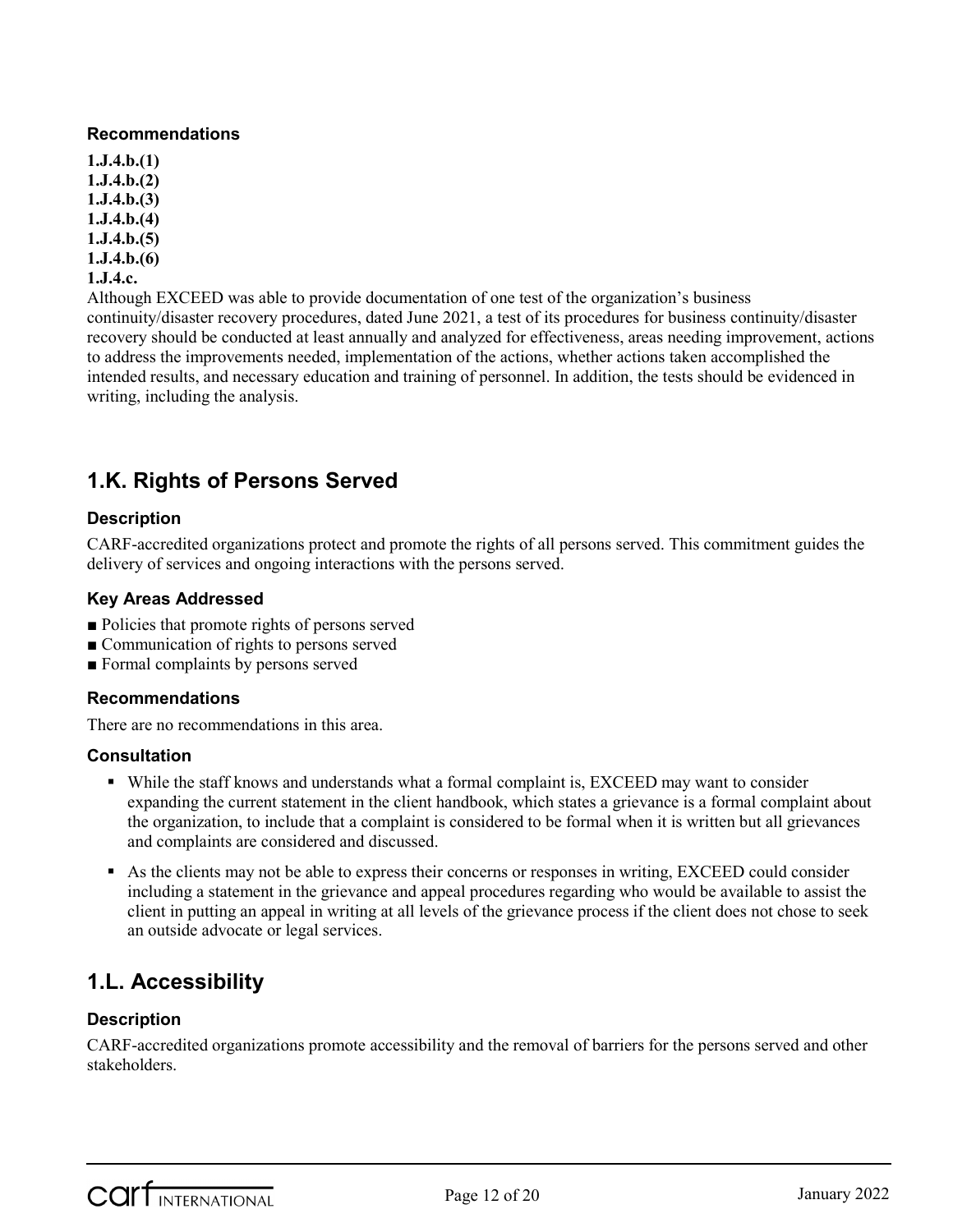#### **Key Areas Addressed**

- Assessment of accessibility needs and identification of barriers
- Accessibility plan implementation and periodic review
- Requests for reasonable accommodations

#### **Recommendations**

There are no recommendations in this area.

#### **Consultation**

 EXCEED may want to consider incorporating the accommodation requests, made as part of the final accessibility plan, thus highlighting the ways it ensures that clients and staff have everything they need to be successful.

### **1.M. Performance Measurement and Management**

#### **Description**

CARF-accredited organizations demonstrate a culture of accountability by developing and implementing performance measurement and management plans that produce information an organization can act on to improve results for the persons served, other stakeholders, and the organization itself.

The foundation for successful performance measurement and management includes:

- Leadership accountability and support.
- Mission-driven measurement.
- A focus on results achieved for the persons served.
- Meaningful engagement of stakeholders.
- An understanding of extenuating and influencing factors that may impact performance.
- A workforce that is knowledgeable about and engaged in performance measurement and management.
- An investment in resources to implement performance measurement and management.
- Measurement and management of business functions to sustain and enhance the organization.

#### **Key Areas Addressed**

- Leadership accountability for performance measurement and management
- Identification of gaps and opportunities related to performance measurement and management
- Input from stakeholders
- Performance measurement and management plan
- Identification of objectives and performance indicators for service delivery
- Identification of objectives and performance indicators for priority business functions
- Personnel training on performance measurement and management

#### **Recommendations**

There are no recommendations in this area.

### **1.N. Performance Improvement**

#### **Description**

CARF-accredited organizations demonstrate a culture of performance improvement through their commitment to proactive and ongoing review, analysis, reflection on their results in both service delivery and business functions, and transparency. The results of performance analysis are used to identify and implement data-driven actions to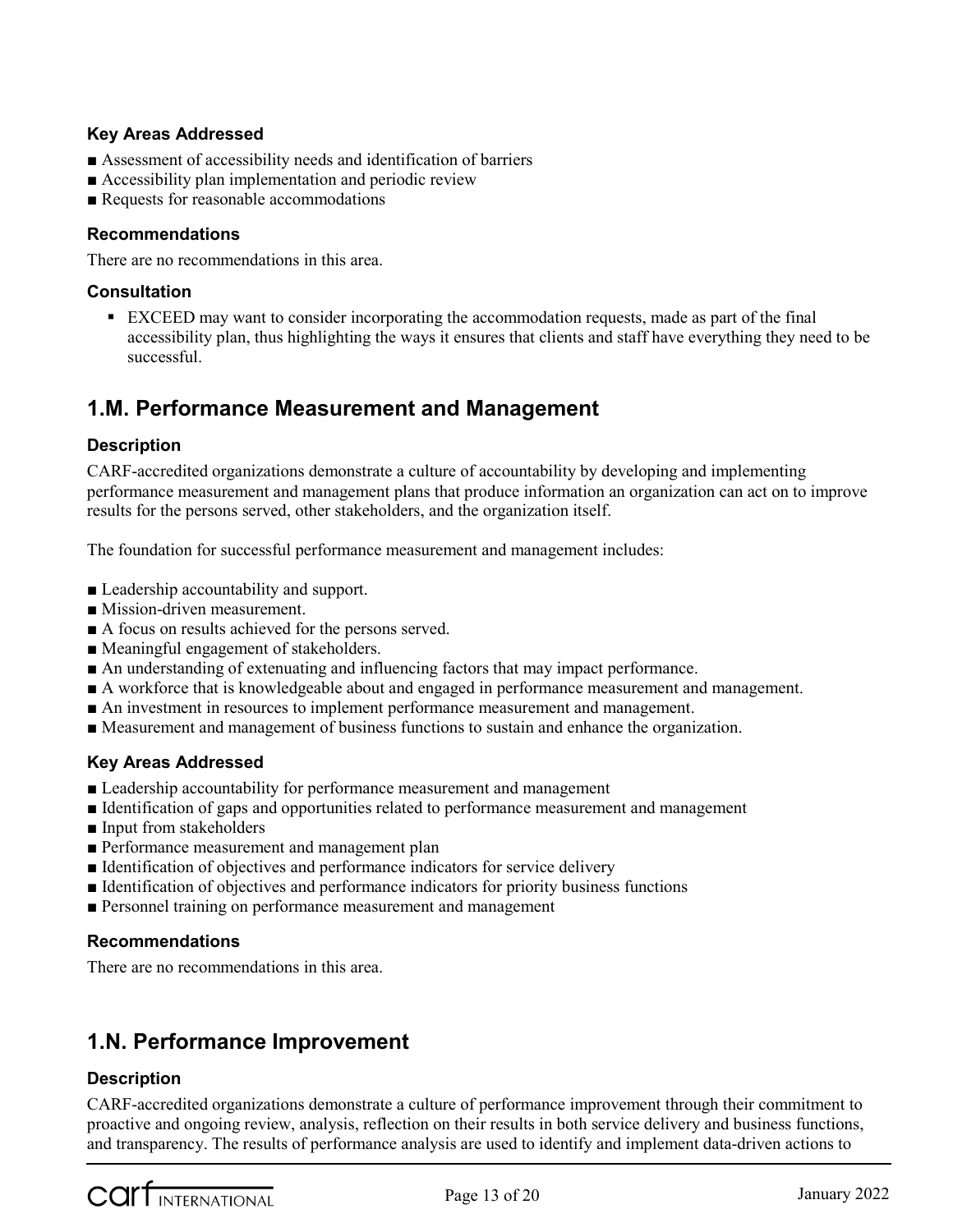improve the quality of programs and services and to inform decision making. Performance information that is accurate and understandable to the target audience is shared with persons served, personnel, and other stakeholders in accordance with their interests and needs.

#### **Key Areas Addressed**

- Analysis of service delivery performance
- Analysis of business function performance
- Identification of areas needing performance improvement
- Implementation of action plans
- Use of performance information to improve program/service quality and make decisions
- Communication of performance information

#### **Recommendations**

There are no recommendations in this area.

## **Section 2. Quality Individualized Services and Supports**

#### **Description**

For an organization to achieve quality services, the persons served are active participants in the planning, implementation, and ongoing review and revision of the services offered. The organization's commitment to quality and the involvement of the persons served spans the entire time that the persons served are involved with services. The service planning process is individualized, establishing goals and measurable objectives that incorporate the unique strengths, abilities, needs, and preferences of the persons served. Services are responsive to the expectations of persons served and their desired outcomes from services, and are relevant to their maximum participation in the environments of their choice.

### **2.A. Program/Service Structure**

#### **Description**

A fundamental responsibility of the organization is to provide a comprehensive program structure. The staffing is designed to maximize opportunities for the persons served to obtain and participate in the services provided.

#### **Key Areas Addressed**

- Services are person centered and individualized
- Persons are given information about the organization's purposes and ability to address desired outcomes
- Documented scope of services shared with stakeholders
- Service delivery based on accepted field practices
- Communication for effective service delivery
- Entrance/exit/transition criteria

#### **Recommendations**

There are no recommendations in this area.

#### **Consultation**

 EXCEED may want to include a statement on medications in the client handbook to ensure that clients are aware.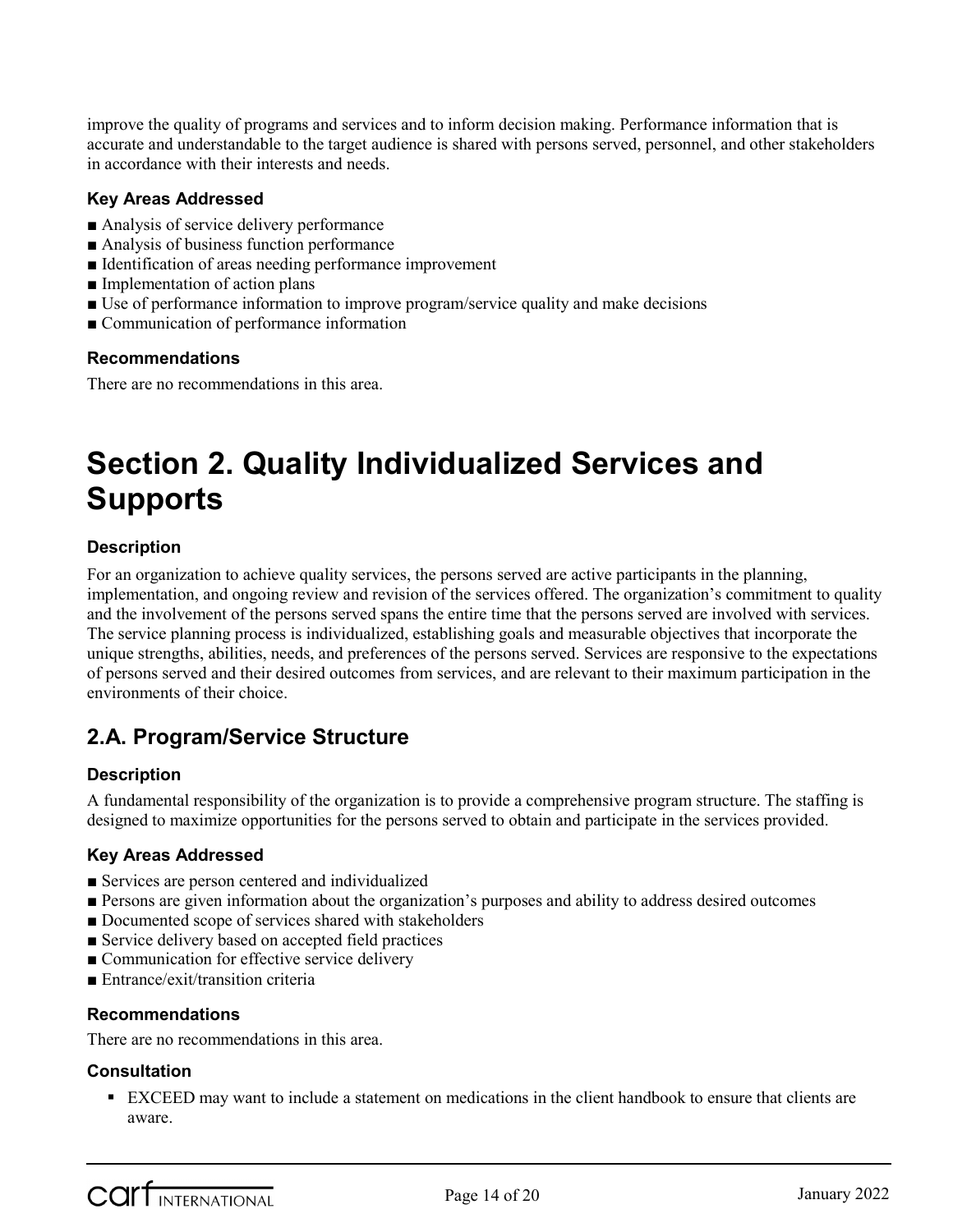### **2.B. Individual-Centered Service Planning, Design, and Delivery**

#### **Description**

Improvement of the quality of an individual's services/supports requires a focus on the person and/or family served and their identified strengths, abilities, needs, and preferences. The organization's services are designed around the identified needs and desires of the persons served, are responsive to their expectations and desired outcomes from services, and are relevant to their maximum participation in the environments of their choice.

The person served participates in decision making, directing, and planning that affects the person's life. Efforts to include the person served in the direction or delivery of those services/supports are evident.

#### **Key Areas Addressed**

- Services are person centered and individualized
- Persons are given information about the organization's purposes and ability to address desired outcomes

#### **Recommendations**

There are no recommendations in this area.

### **2.D. Employment Services Principle Standards**

#### **Description**

An organization seeking CARF accreditation in the area of employment services provides individualized services and supports to achieve identified employment outcomes. The array of services and supports may include:

- Identification of employment opportunities and resources in the local job market.
- Development of viable work skills that match workforce needs within the geographic area.
- Development of realistic employment goals.
- Establishment of service plans to achieve employment outcomes.
- Identification of resources and supports to achieve and maintain employment.
- Coordination of and referral to employment-related services and supports.

The organization maintains its strategic positioning in the employment sector of the community by designing and continually improving its services based on input from the persons served and from employers in the local job market, and managing results of the organization's outcomes management system. The provision of quality employment services requires a continuous focus on the persons served and the personnel needs of employers in the organization's local job market.

Some examples of the quality results desired by the different stakeholders of these services and supports include:

- Individualized, appropriate accommodations.
- A flexible, interactive process that involves the person.
- Increased independence.
- Increased employment options.
- Timely services and reports.
- **Persons served obtain and maintain employment consistent with their preferences, strengths, and needs.**
- Person served obtains a job at minimum wage or higher and maintains appropriate benefits.
- Person served maintains the job.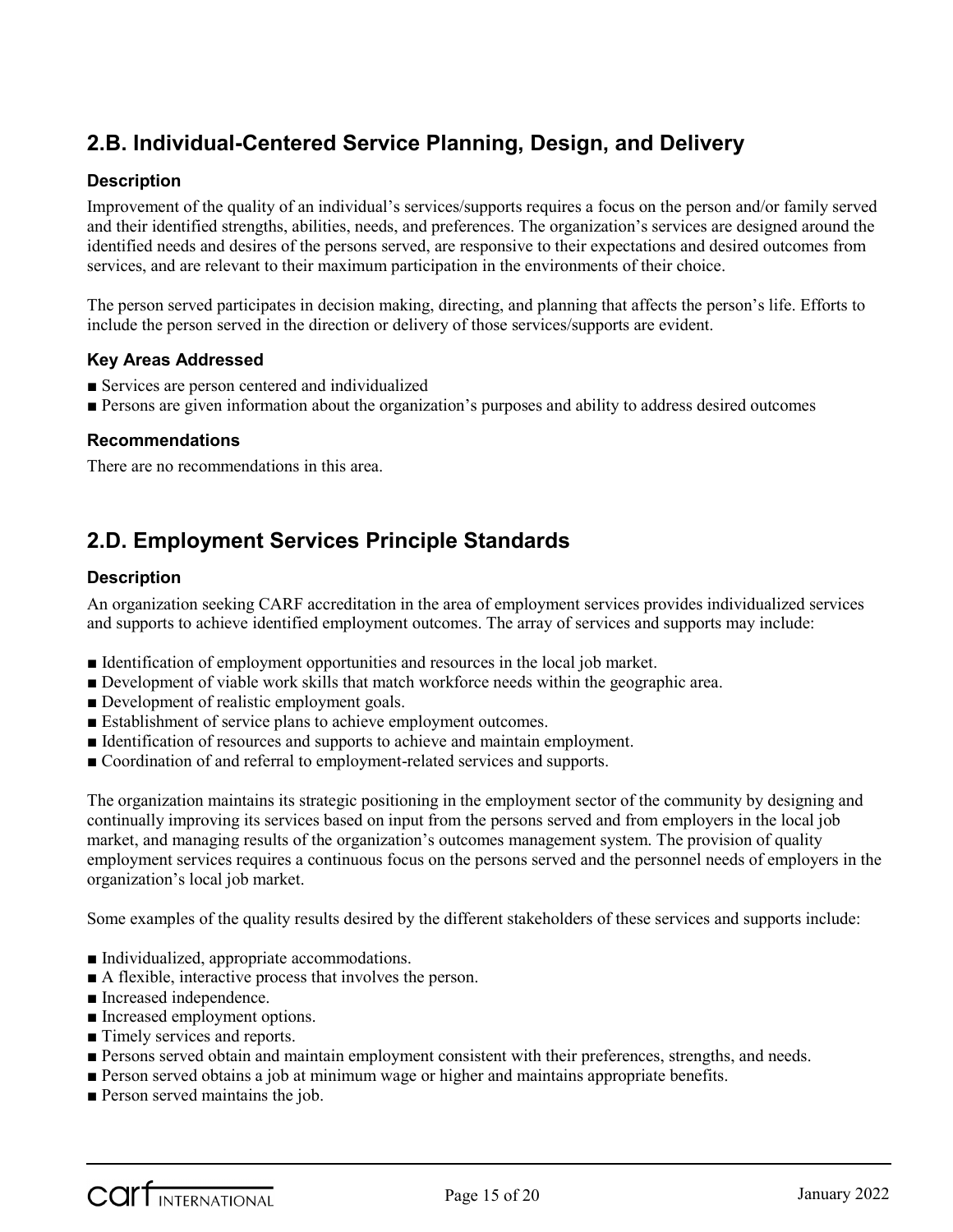#### **Key Areas Addressed**

- Goals of the persons served
- Community resources available
- Personnel needs of local employers
- Economic trends in the local employment sector

#### **Recommendations**

There are no recommendations in this area.

## **Section 3. Employment Services**

#### **Description**

An organization seeking CARF accreditation in the area of employment services assists the persons served through an individualized person-centered process to obtain access to the services, supports, and resources of their choice to achieve their desired outcomes. This may be accomplished by direct service provision, linkages to existing generic opportunities and natural supports in the community, or any combination of these. The persons served are included in their communities to the degree they desire.

The organization provides the persons served with information so that they may make informed choices and decisions. Although we use the phrase person served, this may also include family served, as appropriate to the service and the individual.

The services and supports are arranged and changed as necessary to meet the identified desires of the persons served. Service designs address identified individual, family, socioeconomic, and cultural preferences.

Depending on the program's scope of services, expected results from these services/supports may include:

- Increased inclusion in community activities.
- Increased self-direction, self-determination, and self-reliance.
- Self-esteem.
- Community citizenship.
- Increased independence.
- Meaningful activities.
- Increased employment options.
- Employment obtained and maintained.
- Competitive employment.
- Employment at or above minimum wage.
- Economic self-sufficiency.
- Employment with benefits.
- Career advancement.

### **3.A. Employment Planning Services (EPS)**

#### **Description**

Employment planning services are designed to assist a person seeking employment to learn about employment opportunities within the community and to make informed decisions. Employment planning services are individualized to assist a person to choose employment outcomes and/or career development opportunities based on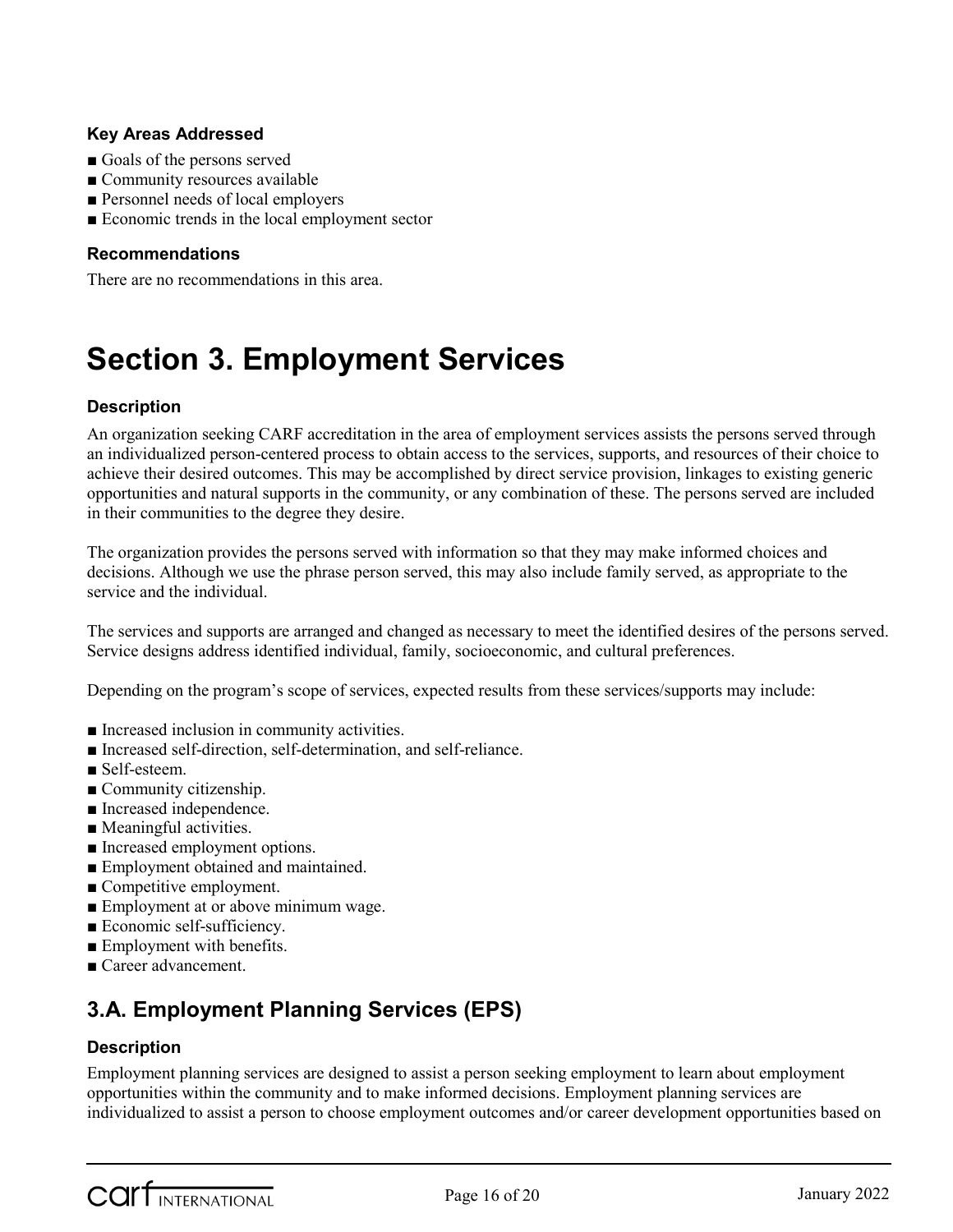the person's preferences, strengths, abilities, and needs. Services begin from a presumption of employability for all persons and seek to provide meaningful information related to planning effective programs for persons with intervention strategies needed to achieve the goal of employment.

Employment planning uses some type of employment exploration model. This may involve one or more of the following:

- Situational assessments.
- Paid work trials.
- Job tryouts (may be individual, crew, enclave, cluster, etc.).
- Job shadowing.
- Community-based assessments.
- Simulated job sites.
- Staffing agencies/temporary employment agencies.
- Volunteer opportunities.
- Transitional employment.

Some examples of quality outcomes desired by the different stakeholders of these services include:

- Work interests are explored and identified.
- Recommendations for employment options are appropriate.
- Employment planning reports lead to job goals.
- Transferable work skills and employment barriers are identified.
- Benefits planning is included.
- Services are timely in their delivery.
- Services are cost-effective.
- Individuals served understand recommendations that are made.
- Individuals served identify desired employment outcomes.

#### **Key Areas Addressed**

- Employment opportunities within the community
- Informed decision making by participants
- Referrals to services to implement employment plan

#### **Recommendations**

There are no recommendations in this area.

### **3.G. Community Employment Services (CES)**

#### **Description**

Community employment services assist persons to obtain successful community employment opportunities that are responsive to their choices and preferences. Through a strengths-based approach the program provides persondirected services/supports to individuals to choose, achieve, and maintain employment in integrated community employment settings.

Work is a fundamental part of adult life. Individually tailored job development, training, and support recognize each person's employability and potential contribution to the labor market. Persons are supported as needed through an individualized person-centered model of services to choose and obtain a successful employment opportunity consistent with their preferences, keep the employment, and find new employment if necessary or for purposes of career advancement.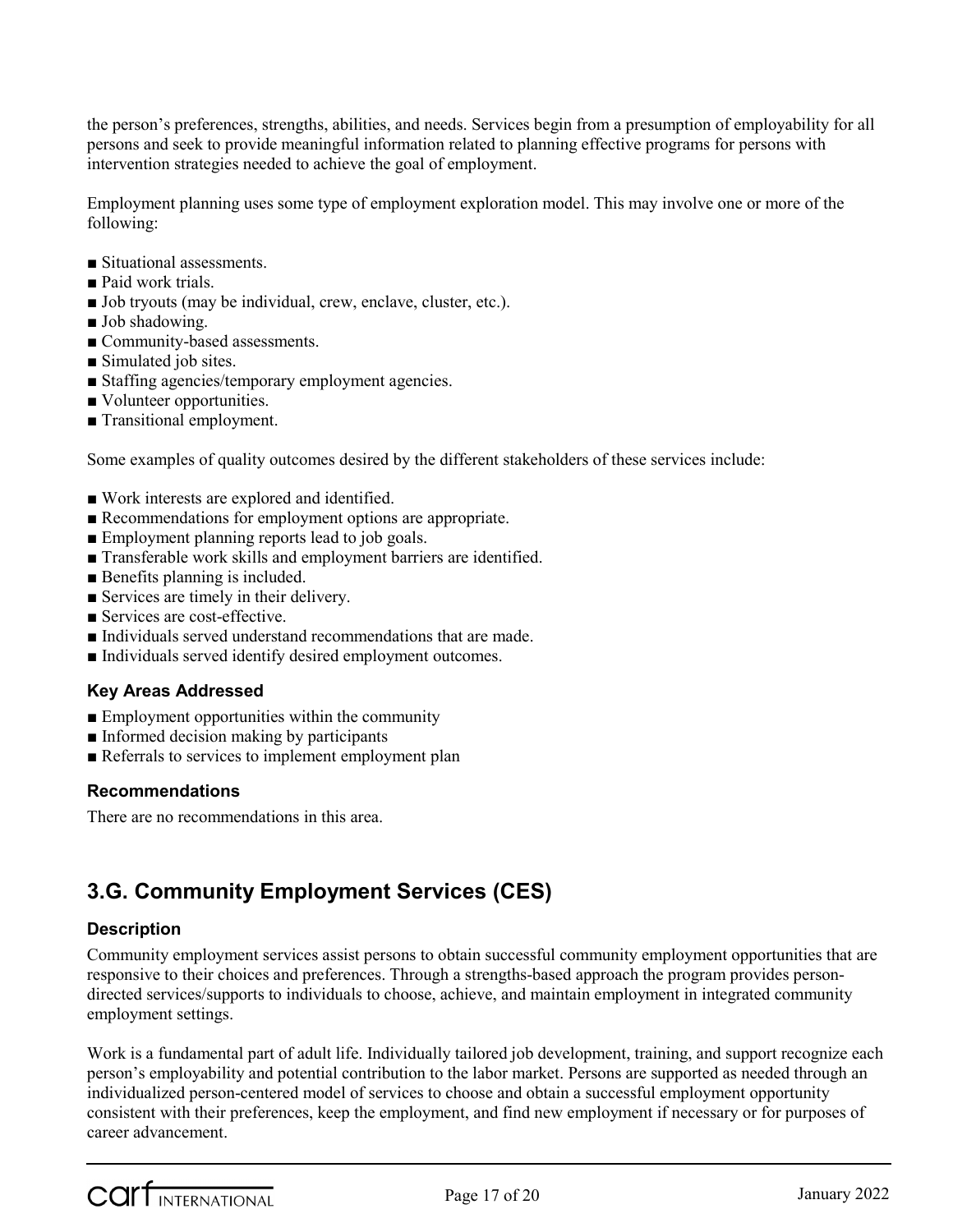Such services may be described as individualized competitive employment, individual placements, contracted temporary personnel services, competitive employment, supported employment, transitional employment, mobile work crews, contracted work groups in the community, community-based SourceAmerica® contracts, and other business-based work groups in community-integrated designs. In Canada, employment in the form of bona fide volunteer placements is possible.

Individuals may be paid by community employers or by the organization. Employment is in the community.

The following service categories are available under Community Employment Services (please refer to the program descriptions and applicable standards):

- Job Development (CES:JD)
- Employment Supports (CES:ES)

If an organization provides only Job Development or Employment Supports, then it may be accredited for only that service. If it is providing both Job Development and Employment Supports, then it must seek accreditation for both. If any clarification is needed, please contact your CARF resource specialist. There is no charge for consultation.

Note: In making the determination of what an organization is actually providing in comparison to these service descriptions, these factors are considered: the mission of the services, the program descriptions, brochures and marketing image for these services, and the outcomes of the services.

Depending on the scope of the services provided, some examples of the quality outcomes desired by the different stakeholders of these services include:

- Persons obtain community employment.
- Persons obtain individualized competitive employment.
- Employment matches interests and desires of persons.
- Wages, benefits, and hours of employment achieved as desired.
- Average number of hours worked per week increases.
- Average number of hours worked per week meets the desires of the person served.
- Full-time employment with benefits.
- Transition-age youth move directly from their educational environment into community employment.
- Potential for upward mobility.
- Self-sufficiency.
- Integration.
- Responsive services.
- Safe working conditions.
- Cost-effective for placement achieved.
- Performance level achieved meets requirements of job or position.
- Increase in skills.
- Increase in productivity.
- Increase in hours worked.
- Increase in pay.
- Employment retention.
- Increase in natural supports from coworkers.
- Persons served treated with respect.
- Minimize length of time for supports.
- Type and amount of staff interaction meets needs.
- Employer satisfaction.
- Responsiveness to customers.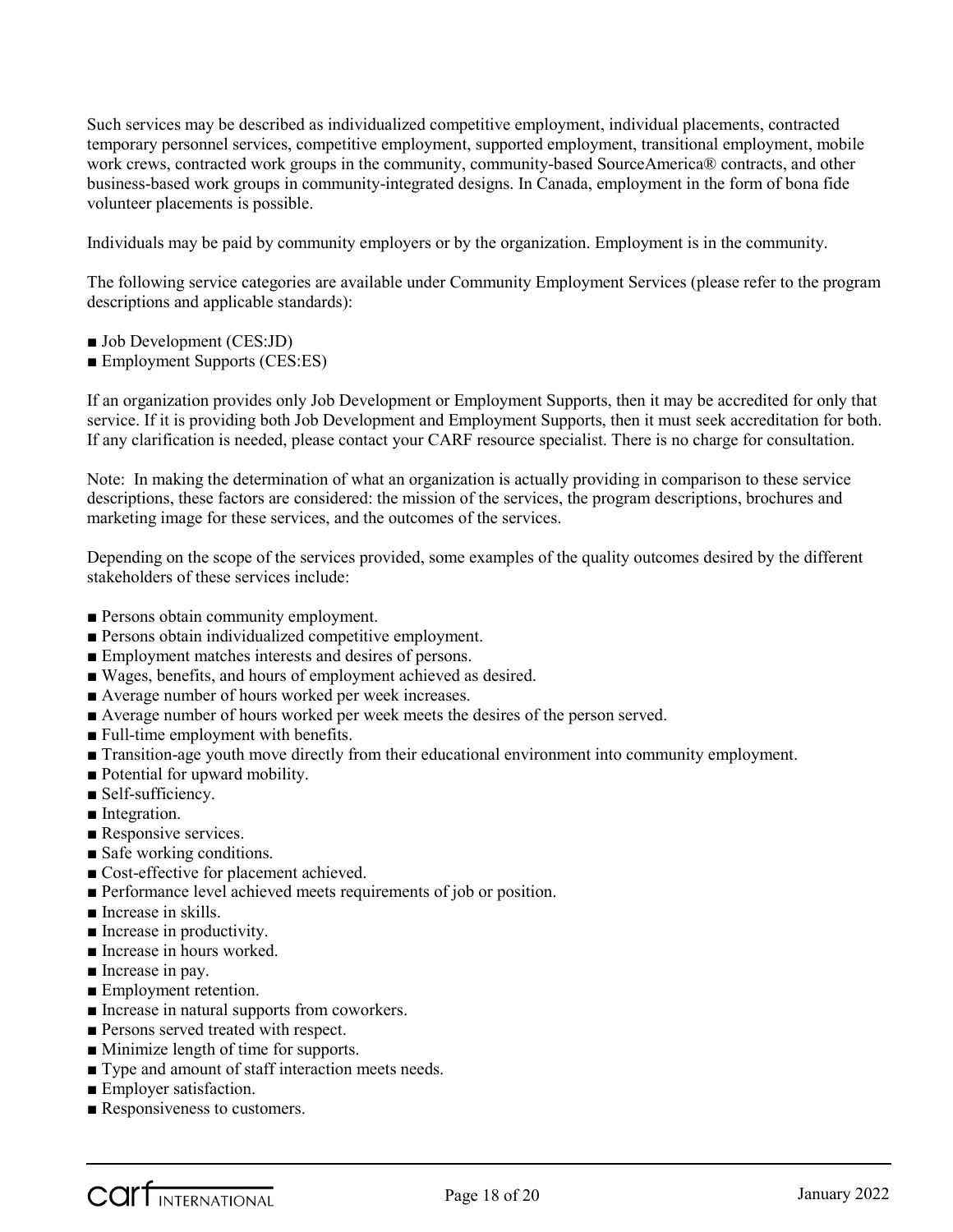Job Development (CES:JD): Successful job development concurrently uses assessment information about the strengths and interests of the person seeking employment to target the types of jobs available from potential employers in the local labor market. Typical job development activities include reviewing local employment opportunities and developing potential employers/customers through direct and indirect promotional strategies. Job development may include facilitating a hiring agreement between an employer and a person seeking employment. Some persons seeking employment may want assistance at only a basic, informational level, such as support for a self-directed job search.

Employment Supports (CES:ES): Employment support services promote successful training of a person to a new job, job adjustment, retention, and advancement. These services are based on the individual employee with a focus on achieving long-term retention of the person in the job. The level of employment support services is individualized to each employee and the complexity of the job.

Often supports are intensive for the initial orientation and training of an employee with the intent of leading to natural supports and/or reduced external job coaching. However, some persons may not require any employment supports at the job site; others may require intensive initial training with a quick decrease in supports, while some will be most successful when long-term supports are provided.

Supports can include assisting the employee with understanding the job culture, industry practices, and work behaviors expected by the employer. It may also include helping the employer and coworkers to understand the support strategies and accommodations needed by the worker.

Supports are a critical element of the long-term effectiveness of community employment. Support services address issues such as assistance in training a person to complete new tasks, changes in work schedule or work promotion, a decrease in productivity of the person served, adjusting to new supervisors, and managing changes in nonwork environments or other critical life activities that may affect work performance. Routine follow-up with the employer and the employee is crucial to continued job success.

#### **Key Areas Addressed**

- Integrated employment choice
- Integrated employment obtainment
- Employment provided in regular business settings
- Integrated employment retention
- Provides career advancement resources

#### **Recommendations**

There are no recommendations in this area.